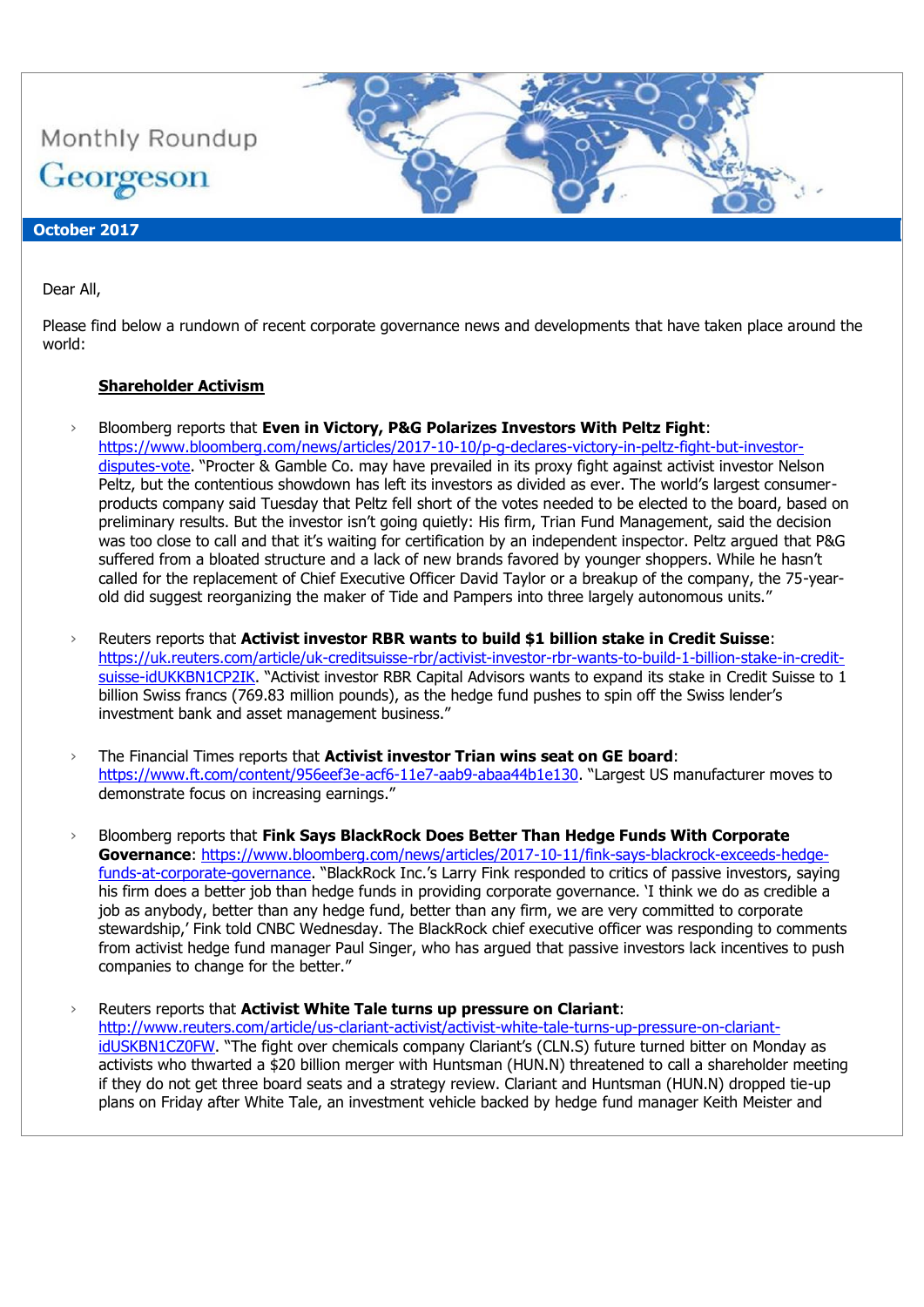New York-based fund 40 North, raised its Clariant stake to more than 20 percent."

› Bloomberg reports that **Prisa Chairman to Step Down After Amber Blocks Monzon Pick**: [https://www.bloomberg.com/news/articles/2017-10-13/prisa-chairman-is-said-to-step-down-as-amber-blocks](https://www.bloomberg.com/news/articles/2017-10-13/prisa-chairman-is-said-to-step-down-as-amber-blocks-monzon-pick)[monzon-pick](https://www.bloomberg.com/news/articles/2017-10-13/prisa-chairman-is-said-to-step-down-as-amber-blocks-monzon-pick). "Promotora de Informaciones SA Chairman Juan Luis Cebrian plans to step down early next year after the legendary editor failed to turn around the beleaguered media company and appease investors including hedge fund Amber Capital, according to people familiar with the matter. Prisa, as the publisher of El Pais newspaper is known, said late Friday in a filing that Cebrian asked a board committee to activate its succession plan. The dismissal of the current chairman will take place as soon as the company has completed its capital increase and debt restructuring, Prisa said."

#### › Institutional Investor reports about **Meet the New Activists**:

[https://www.institutionalinvestor.com/article/b1532md25s5tvf/meet-the-new-](https://www.institutionalinvestor.com/article/b1532md25s5tvf/meet-the-new-activists#.Wdtnwwu2JJc.linkedin)

[activists#.Wdtnwwu2JJc.linkedin](https://www.institutionalinvestor.com/article/b1532md25s5tvf/meet-the-new-activists#.Wdtnwwu2JJc.linkedin). "Since the '80s the likes of Carl Icahn and Bill Ackman have been elevated to "activist investor" status for staging shareholder revolts. But the Exxon vote wasn't the work of Icahn or Ackman. Instead, it was BlackRock and Vanguard. The two passive houses collectively held about 13 percent of the company's shares at the time of the vote. And anyone thinking the ExxonMobil vote was a one-off are in for an even ruder awakening. It seems the passive players are embracing both carrot and stick approaches to get companies to comply with new 'best practice' standards that they believe will lead to better-behaved companies and better shareholder returns (because the companies will perform better as a result). And among those issues at the top of the list of governance demands is climate change."

- › Reuters reports that **Ackman says ADP provided 'misleading' claims to ISS: filing**: [http://www.reuters.com/article/us-hedgefunds-ackman-iss/ackman-says-adp-provided-misleading-claims-to](http://www.reuters.com/article/us-hedgefunds-ackman-iss/ackman-says-adp-provided-misleading-claims-to-iss-filing-idUSKBN1CZ2BX)[iss-filing-idUSKBN1CZ2BX](http://www.reuters.com/article/us-hedgefunds-ackman-iss/ackman-says-adp-provided-misleading-claims-to-iss-filing-idUSKBN1CZ2BX). "Billionaire investor William Ackman on Monday accused Automatic Data Processing Inc of providing misleading and incorrect claims to Institutional Shareholder Services and asked the proxy advisory firm to reconsider its shareholder recommendations. ISS on Wednesday issued a report to guide institutional investors in a vote next week where the hedge fund manager hopes to win three ADP board seats. The proxy adviser recommended shareholders largely vote for the company's slate but supported Ackman's election."
- › Bloomberg reports that **BHP Chairman Endorses CEO, Squashing Leadership Speculation**: [https://www.bloomberg.com/news/articles/2017-10-19/bhp-s-chairman-holds-first-annual-meeting-plans-to](https://www.bloomberg.com/news/articles/2017-10-19/bhp-s-chairman-holds-first-annual-meeting-plans-to-review-board)[review-board.](https://www.bloomberg.com/news/articles/2017-10-19/bhp-s-chairman-holds-first-annual-meeting-plans-to-review-board) "In Ken MacKenzie's first annual shareholder meeting as chairman of BHP Billiton Ltd., he gave a strong endorsement of the current chief executive officer, ending speculation over his future at the company. BHP has been under pressure for months by activist investor Elliott Management Corp. to overhaul the business. Analysts have speculated that the chairman could offer CEO Andrew Mackenzie a new, longterm mandate, or refresh the executive line-up."

### **Europe…**

- › The Best Practice Principles Group has announced that **Shareholder Voting Analysts Consult on Global Principles**:<https://bppgrp.info/press-release-shareholder-voting-analysts-consult-global-principles/>. "The 'Best Practice Principles for Shareholder Voting Research and Analysis' were introduced in 2014. They were developed by the industry to provide a voluntary performance and reporting framework, to promote a greater understanding of its role, and to promote the integrity and efficiency of processes and controls related to the provision of these services and management of any conflicts of interest. The purpose of the current review, as set out in the terms of reference, is to consider whether the Principles and supporting arrangements need to be revised in light of the experience of implementing them, as well as market and regulatory developments since the Principles were introduced." The consultation document is available here: [https://bppgrp.info/2017](https://bppgrp.info/2017-consultation) [consultation.](https://bppgrp.info/2017-consultation) **The consultation closes on 15 December 2017.**
- › The Financial Times reports that **EU rules force US banks to overhaul ties with auditors**: <https://www.ft.com/content/e66db868-aff6-11e7-beba-5521c713abf4>. "Goldman, Citi, and Morgan Stanley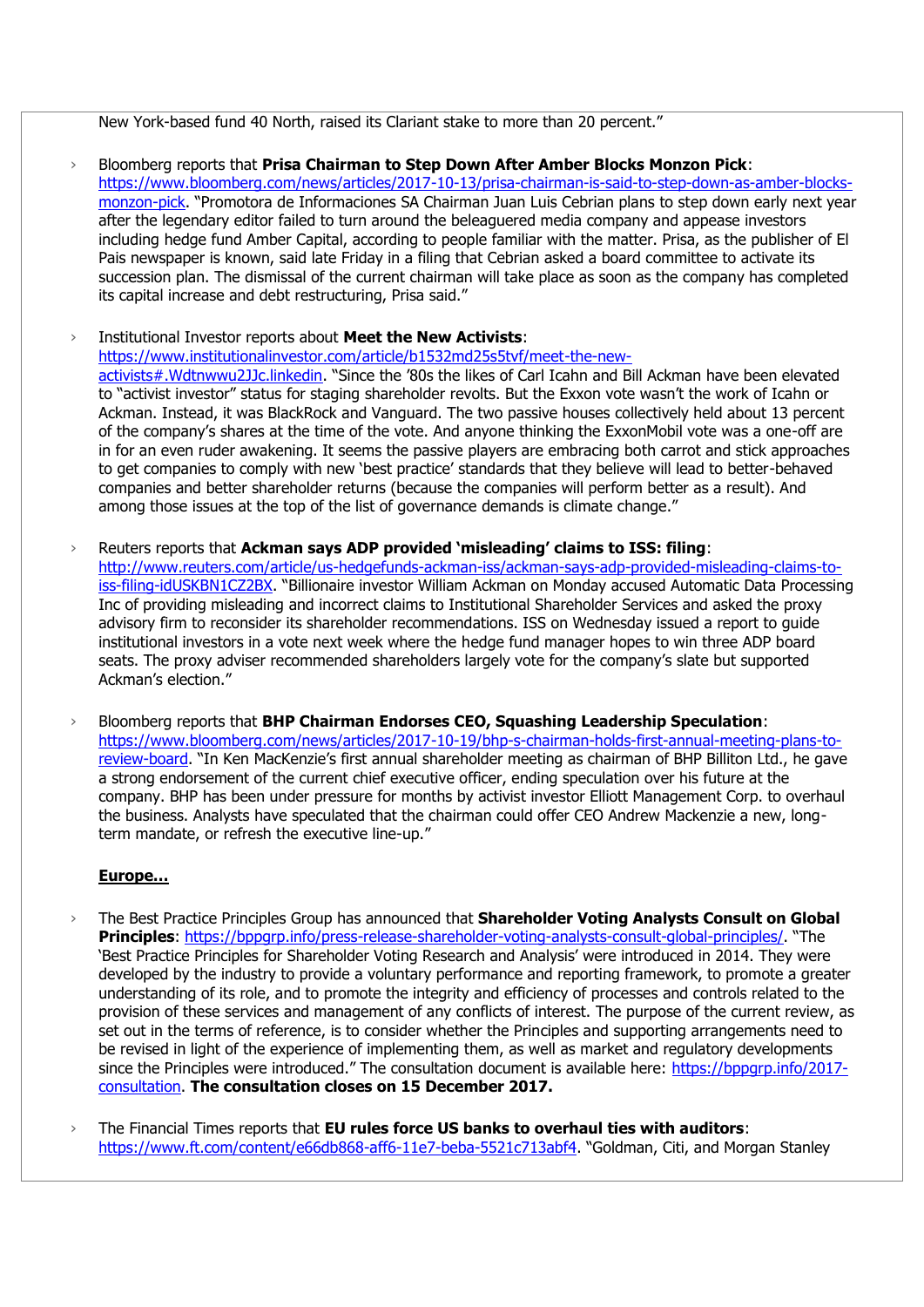among lenders that will need to alter arrangements."

#### **…and beyond**

- › ISS has announced the **Results of 2017-2018 ISS Policy Application Survey**: [https://www.issgovernance.com/iss-announces-results-2017-policy-application-survey/.](https://www.issgovernance.com/iss-announces-results-2017-policy-application-survey/) **Please contact Georgeson for our briefing on the main survey results affecting UK and European companies.** Additionally, **ISS has launched their 2018 ISS Benchmark Policy Comment Period**: <https://www.issgovernance.com/iss-launches-2018-iss-benchmark-policy-comment-period/>. "Potential changes to ISS' European voting policy include those related to general share issuance request proposals and non-widely-held company director elections in the area of board independence. Other draft policies for comment include the treatment of virtual/hybrid meeting proposals (within the UK/Ireland and Europe voting policies), as well as the prospect of applying ISS' existing European policy on director overboarding to the Nordic markets." **The comment period closes on 9 November 2017.**
- Boston Consulting Group reports that **Companies That Lead on Societal Impact Reap Financial Benefits**:<https://www.bcg.com/d/press/25october2017-total-societal-impact-174436>. "Companies that outperform in industry-relevant environmental, social, and governance (ESG) areas boast higher valuation multiples and margins, all other factors being equal, than those with weaker performance in those areas, according to a new report by The Boston Consulting Group (BCG)." The full report is available here: [https://www.bcg.com/Images/BCG-Total-Societal-Impact-Oct-2017-R\\_tcm9-174019.pdf.](https://www.bcg.com/Images/BCG-Total-Societal-Impact-Oct-2017-R_tcm9-174019.pdf)

## **UK**

- › The Guardian reports that **James Murdoch re-elected Sky chair despite shareholder revolt**: [https://www.theguardian.com/business/2017/oct/12/james-murdoch-re-elected-sky-chair-despite](https://www.theguardian.com/business/2017/oct/12/james-murdoch-re-elected-sky-chair-despite-shareholder-rebellion)[shareholder-rebellion](https://www.theguardian.com/business/2017/oct/12/james-murdoch-re-elected-sky-chair-despite-shareholder-rebellion). "Dissenters' concern centres on potential conflict of interest given role as CEO of 21st Century Fox, which is trying to buy Sky."
- › The Institute of Directors has published its **2017 Good Governance Report**: [https://www.iod.com/news](https://www.iod.com/news-campaigns/news/articles/The-2017-Good-Governance-Report)[campaigns/news/articles/The-2017-Good-Governance-Report](https://www.iod.com/news-campaigns/news/articles/The-2017-Good-Governance-Report). "The Good Governance Report is the IoD's flagship corporate governance publication which ranks the UK's largest listed companies based on their corporate governance performance. This report sets out the findings from extensive research into the measurement of corporate governance in UK-listed companies. Its purpose is to encourage the study of good governance among UK companies and stimulates public debate on the importance of corporate governance in rebuilding the reputation of the UK business community." See here for the full document: [https://www.iod.com/Portals/0/PDFs/Campaigns%20and%20Reports/Corporate%20Governance/GGI-report-](https://www.iod.com/Portals/0/PDFs/Campaigns%20and%20Reports/Corporate%20Governance/GGI-report-2017-IoD.pdf)[2017-IoD.pdf.](https://www.iod.com/Portals/0/PDFs/Campaigns%20and%20Reports/Corporate%20Governance/GGI-report-2017-IoD.pdf)
- › The Investment Association reports that **Latest figures show engagement leads to better investment decisions**: [https://www.theinvestmentassociation.org/media-centre/press-releases/2017/latest-figures-show](https://www.theinvestmentassociation.org/media-centre/press-releases/2017/latest-figures-show-engagement-leads-to-better-investment-decisions.html)[engagement-leads-to-better-investment-decisions.html](https://www.theinvestmentassociation.org/media-centre/press-releases/2017/latest-figures-show-engagement-leads-to-better-investment-decisions.html). "The Investment Association and Pensions and Lifetime Savings Association joint report on 'Stewardship in Practice' shows that the engagement between asset managers and asset owners and UK companies is having a positive impact on investment decisions and ultimately value. The report demonstrates that the investment chain is working as intended. Asset managers, which tend to engage and vote in house, are maintaining high standards of stewardship. Whilst most asset owners outsource their stewardship activities, a substantial core are integrating it into their investment practices and 68% now include a stewardship policy in their Statement of Investment Principles."
- › The Parker Review Committee has published a report entitled **A Report into the Ethnic Diversity of UK Boards**: [http://www.ey.com/uk/en/newsroom/news-releases/17-10-12-final-recommendations-of-the-parker](http://www.ey.com/uk/en/newsroom/news-releases/17-10-12-final-recommendations-of-the-parker-review-published)[review-published](http://www.ey.com/uk/en/newsroom/news-releases/17-10-12-final-recommendations-of-the-parker-review-published). "The Parker Review Committee, led by Sir John Parker, today publishes its Final Report urging business leaders to improve the ethnic and cultural diversity of UK Boards to better reflect their employee base and the communities they serve. The report sets out achievable objectives and timescales to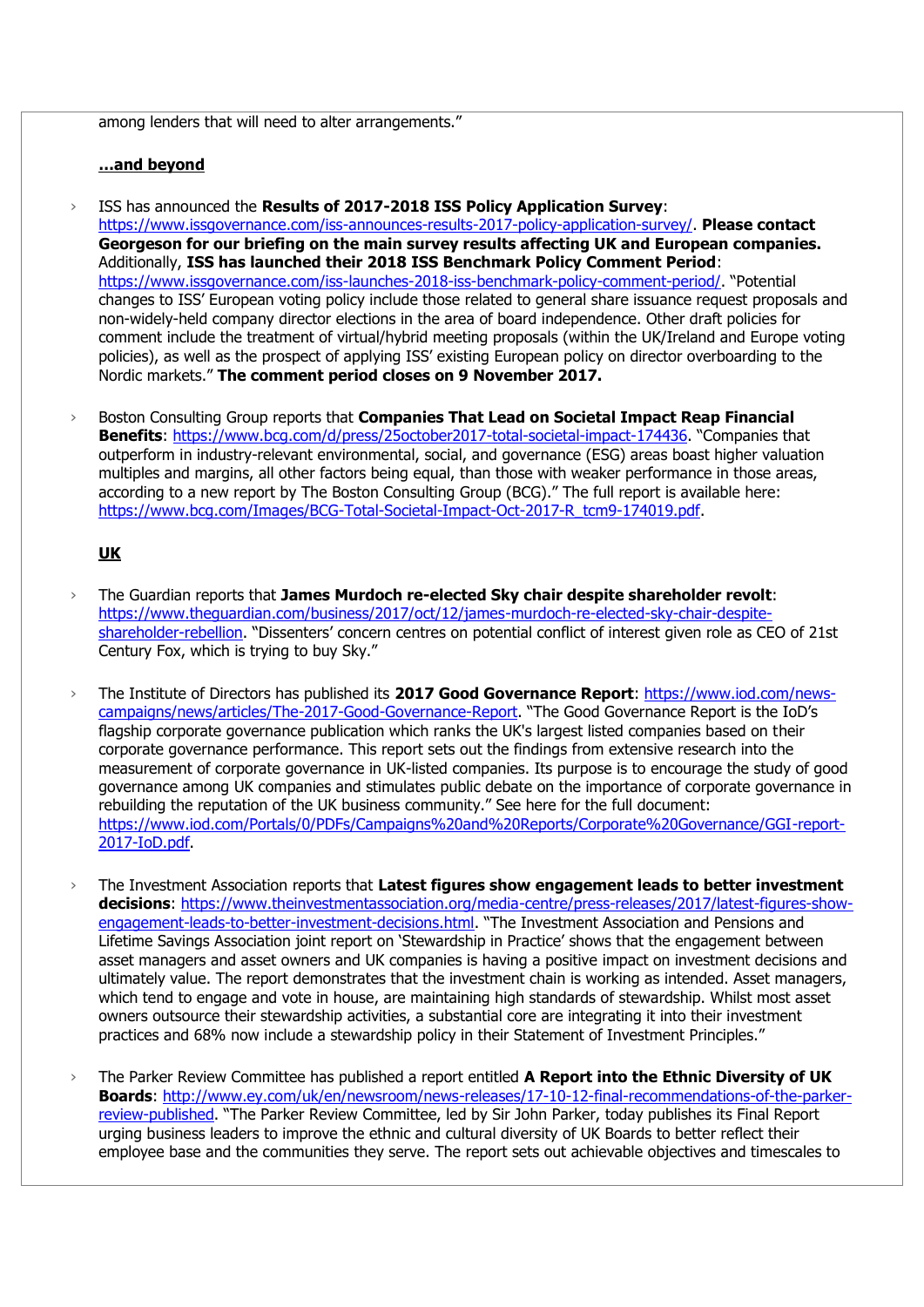encourage greater diversity, and provides practical tools to support Board members of UK companies to address the issue. The Review's recommendations fall under the following three areas: 1) Increase the ethnic diversity of UK Boards by proposing each FTSE 100 Board to have at least one director from an ethnic minority background by 2021 and for each FTSE 250 Board to do the same by 2024; 2) Develop a pipeline of candidates and plan for succession through mentoring and sponsoring; and, 3) Enhance transparency and disclosure to record and track progress against the objectives." See here for the full document: [http://www.ey.com/Publication/vwLUAssets/The\\_Parker\\_Review/\\$FILE/EY-Parker-Review-2017-](http://www.ey.com/Publication/vwLUAssets/The_Parker_Review/$FILE/EY-Parker-Review-2017-FINAL%20REPORT.pdf) [FINAL%20REPORT.pdf.](http://www.ey.com/Publication/vwLUAssets/The_Parker_Review/$FILE/EY-Parker-Review-2017-FINAL%20REPORT.pdf)

- › Sky News reports that **AA demands ousted chairman MacKenzie repays £1.2m in bonuses**: <http://news.sky.com/story/aa-demands-ousted-chairman-mckenzie-repays-12m-in-bonuses-11096277>. "The AA is demanding that its ousted former chairman repays more than  $£1.2m$  in bonuses over an allegation that he was involved in a public altercation that was not previously disclosed to its board."
- › The Financial Times reports that **Virgin Money set to be only FTSE 350 company with female top team**:<https://www.ft.com/content/eb8de902-b952-11e7-9bfb-4a9c83ffa852>. "Challenger bank in advanced discussions to appoint Irene Dorner."
- › The Financial Reporting Council (FRC) has published **Advice for preparing 2017/18 annual reports**: <https://frc.org.uk/news/october-2017/advice-for-preparing-2017-18-annual-reports>. "The Financial Reporting Council (FRC) has written to companies to highlight changes to reporting requirements and key areas where improvements can be made when preparing annual reports for the 2017/18 reporting season." Additionally, the FRC reports that **Corporate reporting standard improving, though quality not as high as it should be**: [http://frc.org.uk/news/october-2017/corporate-reporting-standard-improving,-though-qua.](http://frc.org.uk/news/october-2017/corporate-reporting-standard-improving,-though-qua) "Whilst corporate reporting by large listed companies is generally good, detailed explanations and clarity could still be better, according to the Financial Reporting Council's (FRC) Annual Review of Corporate Reporting. The quality of narrative reporting has improved following the introduction of the strategic report in 2013. There have been further improvements in the strategic report this year, but it remains an area subject to frequent challenge by the FRC's Corporate Reporting Review team, particularly where there is insufficient balance or where disclosures are not sufficiently specific or descriptions too vague. The FRC expects companies to provide company specific data rather than resort to generic information." See here for the full **Annual Review of Corporate Reporting 2016/2017**: [http://frc.org.uk/getattachment/311af48c-bdfa-4484-8e7d-](http://frc.org.uk/getattachment/311af48c-bdfa-4484-8e7d-6de689fd8f4b/Corporate-reporting-SoN-FINAL.pdf)[6de689fd8f4b/Corporate-reporting-SoN-FINAL.pdf.](http://frc.org.uk/getattachment/311af48c-bdfa-4484-8e7d-6de689fd8f4b/Corporate-reporting-SoN-FINAL.pdf)

› The Telegraph has published an **obituary of Sir Richard Greenbury**:

<http://www.telegraph.co.uk/obituaries/2017/09/28/sir-richard-greenbury-boss-ms-obituary/>. "Greenbury was, therefore, a natural candidate to chair the CBI's 1995 inquiry into executive pay, which had been called for by the prime minister, John Major, in an attempt to defuse public discontent over the lavish rewards given to directors of privatised utility companies. Always uncomfortable in his dealings with the media, Greenbury was incensed by coverage, midway through the inquiry, of his own 17 per cent pay-rise, which had taken his salary to £807,000. Although in line with the company's profit improvement, the award was presented by the tabloid press as comparable to the excesses of the utility chiefs. In due course the Greenbury committee proposed new guidelines to ensure that executive rewards bore a closer relationship to corporate performance, including a recommendation for stricter tax treatment of share options, which was immediately adopted by the Chancellor of the Exchequer, Kenneth Clarke." See here for the Greenbury Report: <https://www.icaew.com/library/subject-gateways/corporate-governance/codes-and-reports/greenbury-report.>

# **France**

› The AFEP-MEDEF has published the annual **Rapport du Haut Comité de gouvernment d'entreprise ("Report of the High Committee on Corporate Governance")**: [http://www.afep.com/uploads/medias/documents/Communiqu%C3%A9\\_presse\\_Rapport\\_HCGE\\_2017\\_12%20](http://www.afep.com/uploads/medias/documents/Communiqu%C3%A9_presse_Rapport_HCGE_2017_12%20octobre%202017.pdf) [octobre%202017.pdf](http://www.afep.com/uploads/medias/documents/Communiqu%C3%A9_presse_Rapport_HCGE_2017_12%20octobre%202017.pdf) (in French). "The High Committee on Corporate Governance today released its 4th report for the period September 2016 – September 2017, in which it noted a better monitoring of the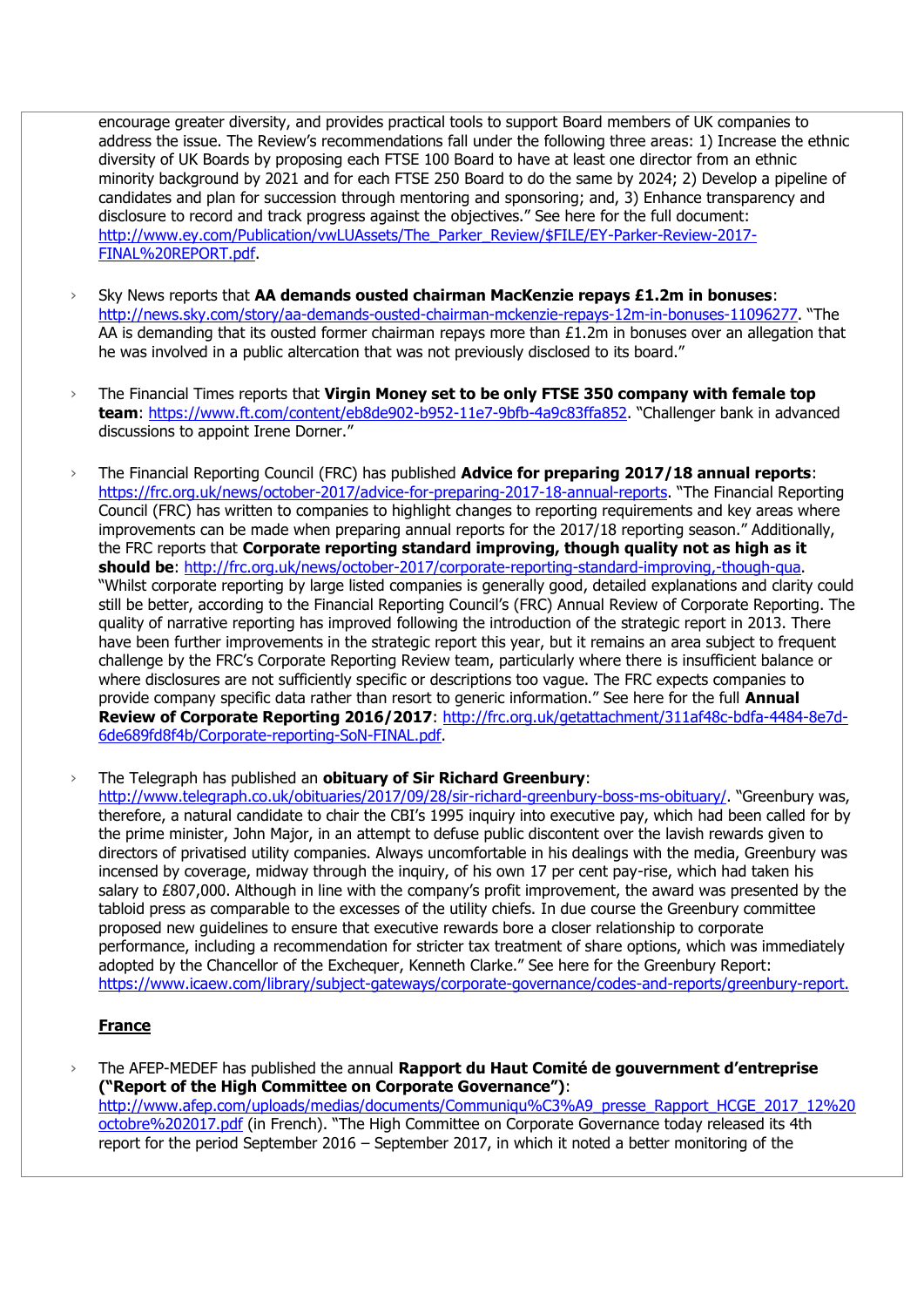application of the rules of the Afep-Medef Code by companies. However, in a limited number of cases, the High Committee has encouraged companies to better justify or correct deviations from the Code's rule that 'if a company decides not to follow the recommendations of the High Committee, it should mention in its annual report the opinion of the Committee and the reasons why it decided not to follow it'. For the first time the High Committee has had to publish the names of certain companies, in application of its communication policy, under which the High Committee reserves the right to mention the names of companies that persist in the non-application of the rule. The report outlines the positions taken by the High Committee in its consultations and interventions. It also contains an analysis of governance and compensation information in the annual reports of SBF 120 companies, highlighting areas where improvements are expected." The full document is available here:

[https://www.afep.com/uploads/medias/documents/Rapport\\_annuel\\_du\\_HCGE\\_Octobre\\_2017.pdf.](https://www.afep.com/uploads/medias/documents/Rapport_annuel_du_HCGE_Octobre_2017.pdf)

› Reuters reports that **Danone CEO assumes dual leadership role as chairman Riboud steps down**: [http://www.reuters.com/article/us-danone-management/danone-ceo-assumes-dual-leadership-role-as](http://www.reuters.com/article/us-danone-management/danone-ceo-assumes-dual-leadership-role-as-chairman-riboud-steps-down-idUSKBN1CN16F)[chairman-riboud-steps-down-idUSKBN1CN16F](http://www.reuters.com/article/us-danone-management/danone-ceo-assumes-dual-leadership-role-as-chairman-riboud-steps-down-idUSKBN1CN16F). "Danone veteran Franck Riboud is stepping down as chairman, with Chief Executive Emmanuel Faber taking on both top roles in a move the French group said would ensure continuity in its strategy of focusing on the health-food sector. Riboud, the son of Danone founder Antoine Riboud, succeeded his late father as chairman in 1996 and is credited with the company's move towards the health sector with a portfolio ranging from baby food to water, dairy and medical nutrition after ditching beer, biscuit and glass-packaging businesses. The change takes effect at the start of December, with Riboud staying on as honorary chairman."

#### **Germany**

- › The Street reports that **VW Likely To Escape Board Overhaul After Merkel's Party Loses Lower Saxony Vote**: [https://www.thestreet.com/story/14342975/1/vw-likely-to-escape-board-overhaul-after](https://www.thestreet.com/story/14342975/1/vw-likely-to-escape-board-overhaul-after-merkels-party-loses-lower-saxony-vote.html)[merkels-party-loses-lower-saxony-vote.html](https://www.thestreet.com/story/14342975/1/vw-likely-to-escape-board-overhaul-after-merkels-party-loses-lower-saxony-vote.html). "Social Democrat's win election in key German region, dealing a blow to hopes that the carmakers insular board will get an injection of independent oversight."
- › Bloomberg reports that **Deutsche Boerse's CEO Quits Amid Insider Trading Probe**: [https://www.bloomberg.com/news/articles/2017-10-26/deutsche-boerse-ceo-kengeter-leaves-amid-insider](https://www.bloomberg.com/news/articles/2017-10-26/deutsche-boerse-ceo-kengeter-leaves-amid-insider-trading-probe)[trading-probe](https://www.bloomberg.com/news/articles/2017-10-26/deutsche-boerse-ceo-kengeter-leaves-amid-insider-trading-probe). "Deutsche Boerse AG Chief Executive Officer Carsten Kengeter resigned amid growing shareholder pressure after he became embroiled in an insider-trading probe. The company also said it isn't likely to meet its full-year earnings targets."
- › Handelsblatt reports about **The DAX's Foreign Invasion**: [https://global.handelsblatt.com/finance/the-daxs](https://global.handelsblatt.com/finance/the-daxs-foreign-invasion-839570)[foreign-invasion-839570](https://global.handelsblatt.com/finance/the-daxs-foreign-invasion-839570). "New research shows that foreigners now own more than half of the stock in Germany's top 30 listed companies. And it seems that the greater the foreign-ownership, the better the performance. […] Research by Handelsblatt suggests that foreign investors now own more than half of the stock – 53 percent – in DAX companies. At several of the well-known firms, such as Bayer, Deutsche Börse and Adidas, foreign ownership is well over 70 percent. […] The major exception to the trend is among management: here, Germans still predominate. According to figures from consultants EY, two-thirds of the most senior 200 executives are German nationals. […] Just six percent of non-executive board members are American, even though 25 percent of the revenues of large German firms comes from the US, and 20 percent of their shares are held by American shareholders. It is a similar story with Asia: just one director, out of 261 in total, comes from Asia, although top German firms raise 17 percent of their revenues in Asia."
- › Bloomberg reports that **VW and Daimler Inspected by EU as Cartel Probe Widens**: [https://www.bloomberg.com/news/articles/2017-10-23/vw-daimler-raided-by-eu-investigators-in-car-cartel](https://www.bloomberg.com/news/articles/2017-10-23/vw-daimler-raided-by-eu-investigators-in-car-cartel-probe)[probe](https://www.bloomberg.com/news/articles/2017-10-23/vw-daimler-raided-by-eu-investigators-in-car-cartel-probe). "Volkswagen AG and Daimler AG were inspected by European Union antitrust investigators as the EU stepped up a probe into allegations the German car industry colluded on technology for decades. Just days after raiding BMW AG, EU antitrust officials visited Volkswagen's Wolfsburg headquarters and its Audi unit's offices in Ingoldstadt 'as part of an announced review,' VW said in a statement. Daimler also received 'an announced visit' to its Stuttgart headquarters, spokeswoman Ute Wueest von Vellberg said by phone.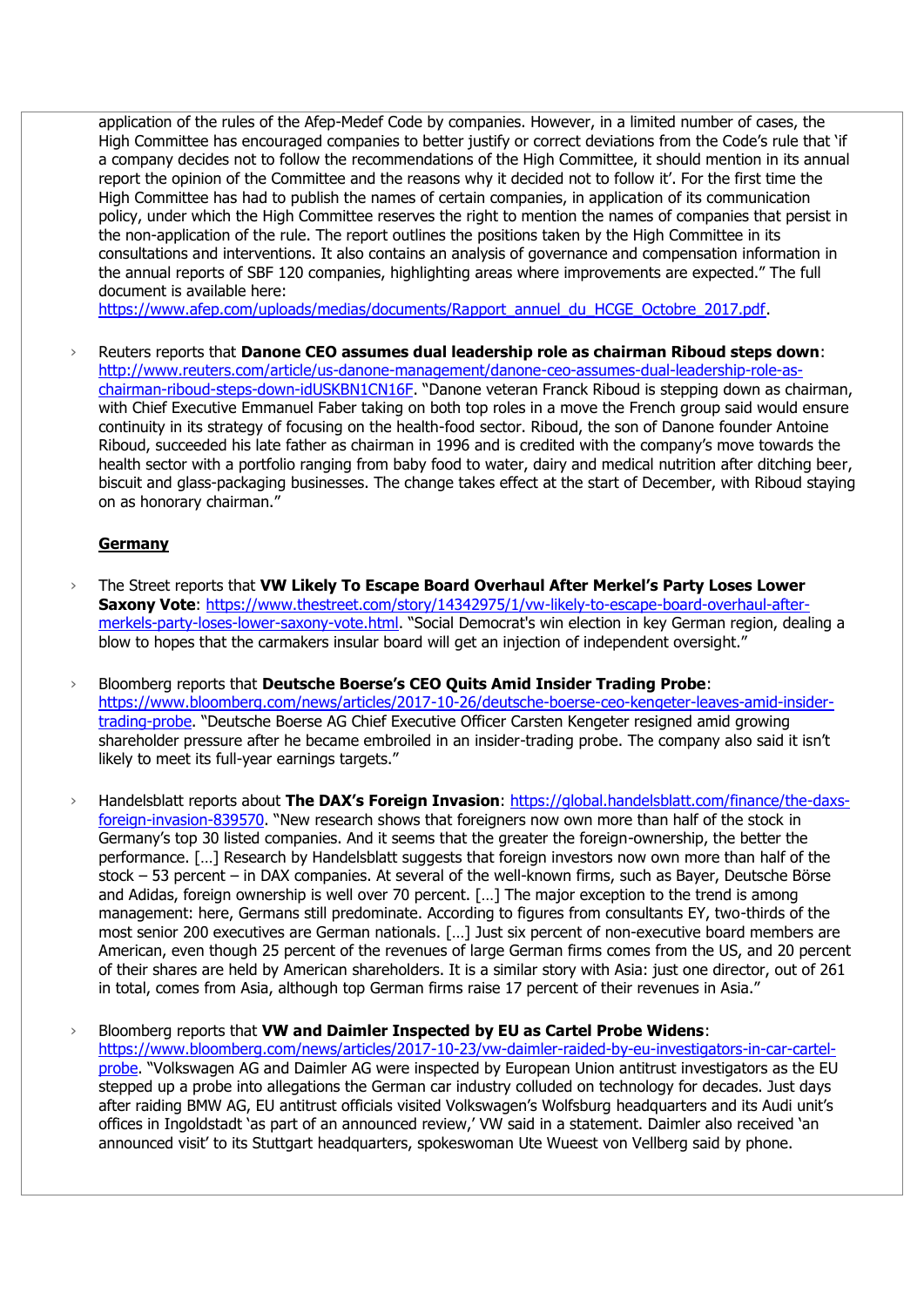#### **Netherlands**

› Eumedion has published its **2018 Focus Letter, urging Dutch business leaders to take action on achieving the UN Sustainable Development Goals**: [https://eumedion.nl/en/news/institutional-investors](https://eumedion.nl/en/news/institutional-investors-urge-business-leaders-to-take-action-on-achieving-the-un-sustainable-development-goals)[urge-business-leaders-to-take-action-on-achieving-the-un-sustainable-development-goals](https://eumedion.nl/en/news/institutional-investors-urge-business-leaders-to-take-action-on-achieving-the-un-sustainable-development-goals). "Institutional investors are calling on Dutch companies to take concrete action towards achieving the UN Sustainable Development Goals. Among the in 2015 adopted goals are an end to poverty and hunger; action on climate change and its impacts; gender equality, and access to clean water and sustainable energy. In today's published Focus Letter for the 2018 reporting and AGM Season, Eumedion encourages all Dutch listed companies to assess on which 17 Sustainable Development Goals they can generate most impact and to align their business practices and KPI framework with these Goals. Eumedion also stresses the importance of clear and meaningful reporting on the companies' SDG objectives, the progress made and the generated impact. [...] In a separate letter to the audit firms, Eumedion calls on the auditors to further enhance the 'key audit matters' section of the audit report. Eumedion specifically urges auditors to report on the auditor's observations with respect to the quality and effectiveness of the company's internal control framework." The Focus Letter is available here: [https://eumedion.nl/en/public/knowledgenetwork/speerheadsletter/2018](https://eumedion.nl/en/public/knowledgenetwork/speerheadsletter/2018-focus-letter.pdf) [focus-letter.pdf.](https://eumedion.nl/en/public/knowledgenetwork/speerheadsletter/2018-focus-letter.pdf) The **Auditors Letter** is available here: [https://eumedion.nl/en/public/knowledgenetwork/speerheadsletter/2018-auditors-letter.pdf.](https://eumedion.nl/en/public/knowledgenetwork/speerheadsletter/2018-auditors-letter.pdf)

## **Norway**

› The Financial Times reports that **Norway's oil fund relishes activist role**: [https://www.ft.com/content/6a44f742-bb18-11e7-8c12-5661783e5589.](https://www.ft.com/content/6a44f742-bb18-11e7-8c12-5661783e5589) "Chief says move to disclose voting intentions is proving more effective than expected."

## **Spain**

› Georgeson's Carlos Sáez Gallego reports that **La inversión socialmente responsable se consolida ("Socially responsible investment grows stronger")**: [https://elpais.com/economia/2017/10/12/actualidad/1507817740\\_480473.html](https://elpais.com/economia/2017/10/12/actualidad/1507817740_480473.html) (in Spanish). "Activist funds demand more remuneration based on non-financial objectives and diversity in the boards of directors." See here for the underlying report published by Georgeson and Club de Excelencia en Sostenibilidad, **3 <sup>a</sup> Edición del Observatorio de la Inversión Socialmente Responsable**: [http://www.clubsostenibilidad.org/publicaciones/3-edicion-del-observatorio-de-inversion-socialmente](http://www.clubsostenibilidad.org/publicaciones/3-edicion-del-observatorio-de-inversion-socialmente-responsable/)[responsable/.](http://www.clubsostenibilidad.org/publicaciones/3-edicion-del-observatorio-de-inversion-socialmente-responsable/)

# **United States**

› Bloomberg reports that **Former Uber CEO Names Two Directors Without Consulting Board**: [https://www.bloomberg.com/news/articles/2017-09-30/uber-s-former-ceo-names-two-board-members-amid](https://www.bloomberg.com/news/articles/2017-09-30/uber-s-former-ceo-names-two-board-members-amid-legal-fight)[legal-fight](https://www.bloomberg.com/news/articles/2017-09-30/uber-s-former-ceo-names-two-board-members-amid-legal-fight). "Former Uber Technologies Inc. Chief Executive Officer Travis Kalanick named two new directors without consulting the company's new leader or other existing board members, ratcheting up a Machiavellian battle for control of the world's most valuable startup. Kalanick said in an announcement late Friday that he had appointed Ursula Burns, Xerox Corp.'s former CEO, and John Thain, the ex-Merrill Lynch chief, to the startup's board. Uber challenged the appointments, calling them 'a complete surprise'."

› PwC has published their **2017 Annual Corporate Directors Survey**:

<http://www.pwc.com/us/en/governance-insights-center/annual-corporate-directors-survey.html>. "Our 2017 survey uncovered key insights into what directors think – about the changing governance landscape, their fellow board members and outside pressures that are impacting their opinions and performance. Our insights illustrate a real divide – one that shows directors are not always connected with what's important to investors or with each other. Diversity in the boardroom continues to be a heated topic, with male and female directors having some very different perspectives. A substantial number of directors aren't impressed with their fellow board members and think at least one person should be replaced. And directors aren't on the same page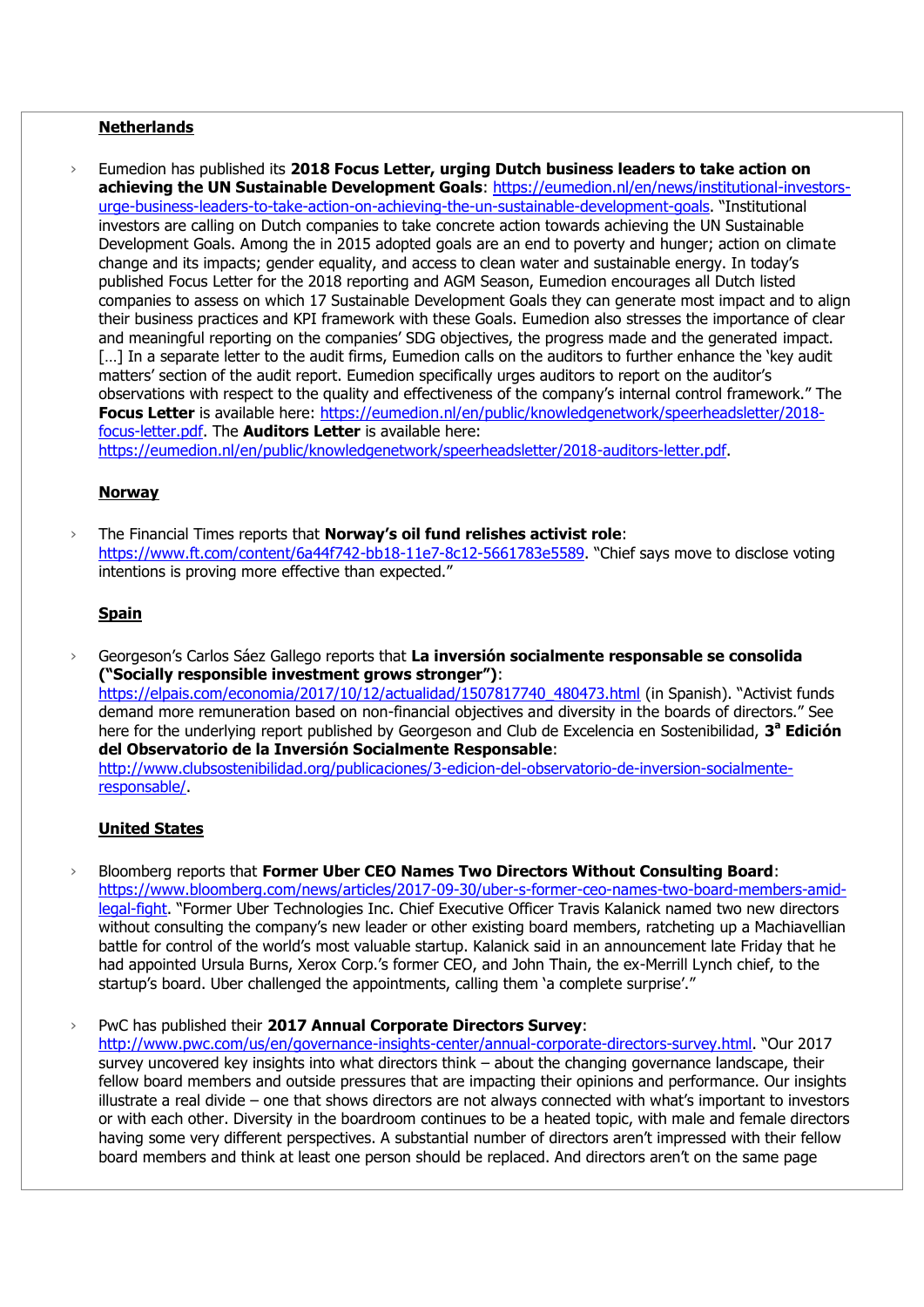when it comes to shareholder engagement." See the full report here: [http://www.pwc.com/us/en/governance-insights-center/annual-corporate-directors-survey/assets/pwc-2017](http://www.pwc.com/us/en/governance-insights-center/annual-corporate-directors-survey/assets/pwc-2017-annual-corporate--directors--survey.pdf) [annual-corporate--directors--survey.pdf.](http://www.pwc.com/us/en/governance-insights-center/annual-corporate-directors-survey/assets/pwc-2017-annual-corporate--directors--survey.pdf)

- › Bloomberg reports that **Dealmaker Weinberg Cracks Ranks of Best Paid Executives for 2016**: <https://www.bloomberg.com/graphics/2017-highest-paid-ceos/>. "In a year when technology leaders again seized the top spots among America's highest-paid executives, a scion of Goldman Sachs Group Inc. stood out. John S. Weinberg, 60, whose surname had been synonymous with the bank for decades, left as co-vice chairman in 2015. A year later he joined Evercore Partners Inc., reaping sign-on awards worth \$124 million as of Dec. 31. That placed him third on the Bloomberg Pay Index, a ranking of the best-compensated U.S. executives for 2016. He joins an exclusive club increasingly dominated by bosses at companies that are, at best, just a few decades old. He's surpassed only by Jet.com Inc. co-founder Marc Lore, whose \$236.9 million in awarded compensation last year was largely composed of money Wal-Mart Stores Inc. paid to buy his company, and Apple Inc. Chief Executive Officer Tim Cook, who received \$150 million. Google CEO Sundar Pichai, 44, and Tesla Inc.'s Elon Musk, 45, round out the top five."
- › The Financial Times reports that **Oracle bows to shareholders by cutting Larry Ellison's pay**: <https://www.ft.com/content/7f930ae0-aa19-11e7-ab55-27219df83c97>. "Co-founder's compensation halved and tied to performance after 5-year campaign."
- › The Wall Street Journal reports that **AmEx Retirement Shines Light on Lack of Diversity in CEO Ranks**: [https://www.wsj.com/articles/amex-retirement-shines-light-on-lack-of-diversity-in-ceo-ranks-](https://www.wsj.com/articles/amex-retirement-shines-light-on-lack-of-diversity-in-ceo-ranks-1508369002)[1508369002](https://www.wsj.com/articles/amex-retirement-shines-light-on-lack-of-diversity-in-ceo-ranks-1508369002). "And then there were three. Kenneth Chenault's retirement from the chief executive post at American Express Co. will reduce the number of African-American CEOs of Fortune 500 companies by a quarter. The sunsetting of Mr. Chenault's career occurs as many large companies are showing great concern for diversity. But even as top executives and boards devote more time and resources to improving ethnic and gender representation in their ranks, the number of black CEOs has remained relatively stagnant over the past few decades." Additionally, the Financial Times reports that **Amex chief Chenault earns rewards worth \$370m over 17-year tenure**: [https://www.ft.com/content/b2b47856-bacb-11e7-9bfb-4a9c83ffa852.](https://www.ft.com/content/b2b47856-bacb-11e7-9bfb-4a9c83ffa852) "Credit card company's returns fare worse than S&P 500 over period."
- › Bloomberg reports that **Stitch Fix IPO Offers Voting Rights Compromise for Investors**: <https://www.bna.com/stitch-fix-ipo-n73014471212/>. "Stitch Fix Inc.'s planned initial public offering includes a corporate governance compromise sought by institutional investors concerned about voting rights. The online personal-shopping service, like many other founder-led firms, is giving the class of shares held by its chief executive and early backers 10 times as many votes as the stock being sold to the public, according to an Oct. 19 filing with the Securities and Exchange Commission. But unlike other recent examples of this trend, the extra voting power at Stitch Fix comes with an expiration date of 10 years."
- › The Financial Times reports that **Nuns tell companies to get real over virtual AGMs**: <https://www.ft.com/content/cce89ddc-b4eb-11e7-a398-73d59db9e399>. "US religious order joins good fight against trend towards online-only annual meetings."

# **Canada**

› The Globe and Mail reports that **TD, RBC to allow certain shareholders to nominate board directors**: [https://beta.theglobeandmail.com/report-on-business/td-royal-bank-to-allow-shareholders-to-nominate-board](https://beta.theglobeandmail.com/report-on-business/td-royal-bank-to-allow-shareholders-to-nominate-board-directors/article36442345/)[directors/article36442345/](https://beta.theglobeandmail.com/report-on-business/td-royal-bank-to-allow-shareholders-to-nominate-board-directors/article36442345/). "Canada's two largest banks have become the first major companies in the country to allow their shareholders to nominate directors to serve on their boards, a move expected to spur more companies to offer the same option to investors. Policies unveiled this week by both Royal Bank of Canada and Toronto-Dominion Bank would allow up to 20 shareholders working together to nominate directors to their boards, as long as the investors collectively own at least 5 per cent of the bank's shares and have held them for at least three years. Shareholders can nominate directors to fill no more than 20 per cent of board seats, both policies state. The criteria pose a significant hurdle for many investors who would like to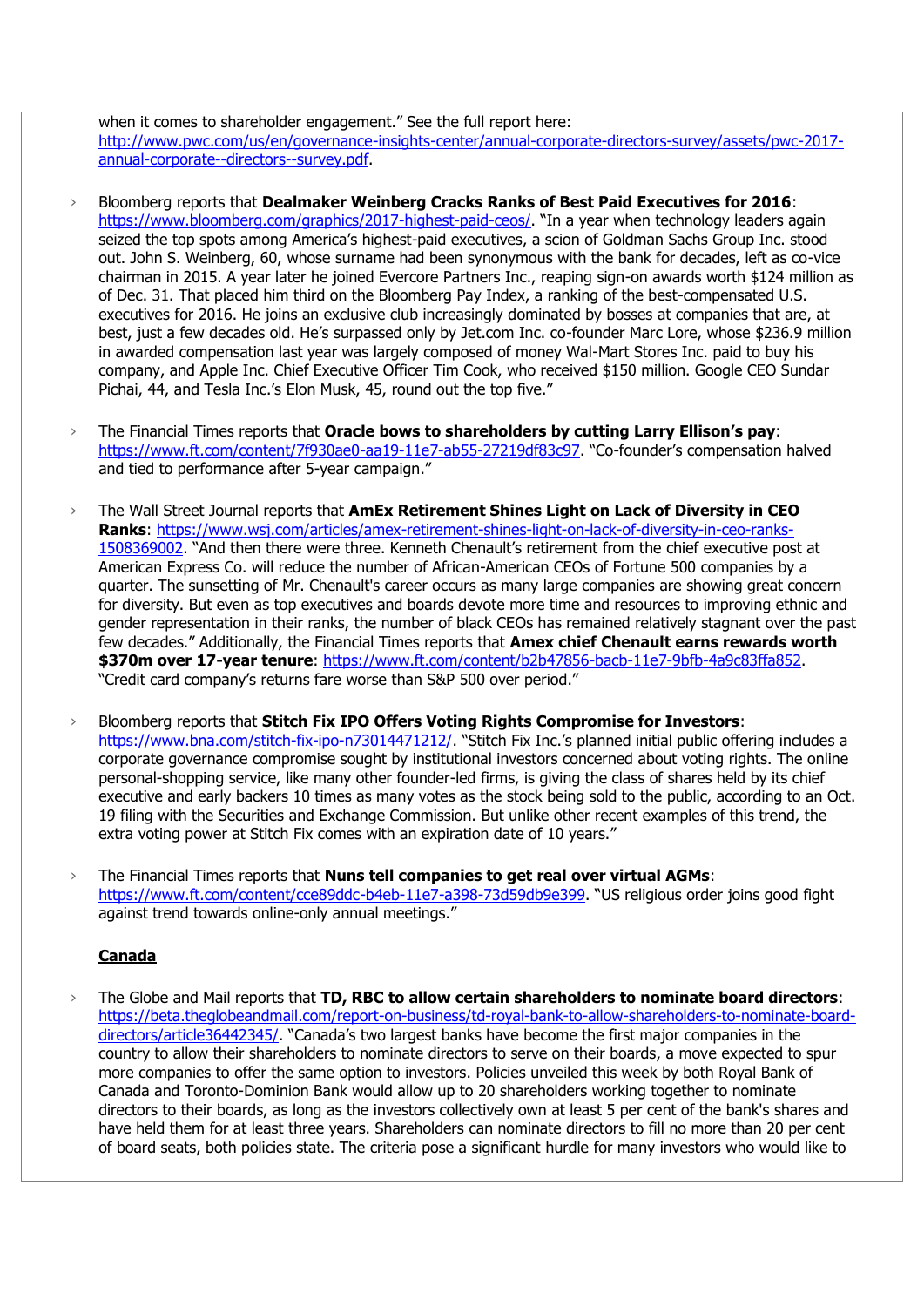make changes to the banks' boards by nominating new directors. Royal Bank has more than \$140-billion of shares outstanding, so shareholders would have to own \$7-billion worth of shares to nominate directors. That means only a large group of major institutional investors could meet the threshold. However, both banks said they are willing to lower the ownership threshold under the policies to 3 per cent of their shares, but said they would require changes to the Bank Act to do so."

# **Australia**

› The Sydney Morning Herald reports that **Shareholders want power to 'escalate' issues**: <http://www.smh.com.au/business/shareholders-want-power-to-escalate-issues-20171026-gz8nnl.html>. "A group representing some of the nation's biggest superannuation funds says shareholders need greater powers to ensure their concerns are heard at company AGMs – including on environmental and social issues. The Australian Council of Superannuation Investors, which represents super funds and institutions managing \$1.6 trillion in assets, wants shareholders to have the ability to put non-binding, advisory resolutions on the agendas of company AGMs – a move it says would allow shareholders to 'escalate' environmental, social or governance (ESG) issues when companies had otherwise failed to act on investor concerns." For the full report see here: [https://www.acsi.org.au/images/stories/ACSIDocuments/MediaReleases/26.10.17](https://www.acsi.org.au/images/stories/ACSIDocuments/MediaReleases/26.10.17-shareholder-res.pdf) [shareholder-res.pdf.](https://www.acsi.org.au/images/stories/ACSIDocuments/MediaReleases/26.10.17-shareholder-res.pdf)

## **Japan**

› Bloomberg reports that **String of Scandals Shreds Japan's Once-Revered Reputation**: [https://www.bloomberg.com/news/articles/2017-10-10/once-revered-japan-inc-sees-image-getting-shredded](https://www.bloomberg.com/news/articles/2017-10-10/once-revered-japan-inc-sees-image-getting-shredded-by-scandals)[by-scandals](https://www.bloomberg.com/news/articles/2017-10-10/once-revered-japan-inc-sees-image-getting-shredded-by-scandals). "Japan's flagship companies were once held in awe as fierce competitors that revolutionized the world's business practices with innovations like flexible manufacturing and managerial precepts such as kaizen, or continuous improvement. These days, Japan Inc. is turning heads for a less exalted reason: a string of scandals that's destroyed shareholder value, enraged consumers and incurred the wrath of regulators. Kobe Steel Ltd. raised fresh concern about the integrity of Japanese manufacturers after disclosing on Sunday that it falsified strength and durability data on aluminum used in products ranging from cars built by Toyota Motor Corp. to bullet trains made by Hitachi Ltd. The metal maker's Chief Executive Officer Hiroya Kawasaki is now leading a committee to probe quality issues. Last week Nissan Motor Co. recalled more than a million vehicles because unauthorized inspectors signed off on quality checks. Takata Corp., the bankrupt Japanese maker of airbags linked to at least 17 deaths worldwide, expanded the biggest recall in automotive history after regulators concluded in July that its inflators could still explode in a crash even after new safety measures."

# **South Korea**

› Reuters reports that **Changes in chaebol governance culture could diminish the 'Korea discount'**: [http://www.reuters.com/article/us-southkorea-markets-kospi/changes-in-chaebol-governance-culture-could](http://www.reuters.com/article/us-southkorea-markets-kospi/changes-in-chaebol-governance-culture-could-diminish-the-korea-discount-idUSKBN1CZ0QN)[diminish-the-korea-discount-idUSKBN1CZ0QN](http://www.reuters.com/article/us-southkorea-markets-kospi/changes-in-chaebol-governance-culture-could-diminish-the-korea-discount-idUSKBN1CZ0QN). "Analysts say Samsung is among a handful of firms tackling the so-called 'Korea discount' in stock markets, a consequence of some of the lowest dividend payouts in major equity markets and the dominance of opaque conglomerates known as chaebols. In addition to favorable cyclical drivers, a push for a "stewardship code" could give the market a structural boost by encouraging big investors to agitate for better governance and shareholder returns."

# **Hong Kong**

› The **Hong Kong Stock Exchange Reports on Listed Issuers' Corporate Governance Practices**: <https://www.hkex.com.hk/eng/newsconsul/hkexnews/2017/171013news.htm>. "The review involved analysing the disclosures made by 1,428 issuers (approximately 72 per cent of all issuers listed as at 31 December 2016) in their 2016 annual reports, covering the financial period from 1 January to 31 December 2016. Findings of the review included the following: 1) 34 per cent of issuers complied with all 78 Code Provisions (CPs) in the Corporate Governance Code and Corporate Governance Report part of the Listing Rules (the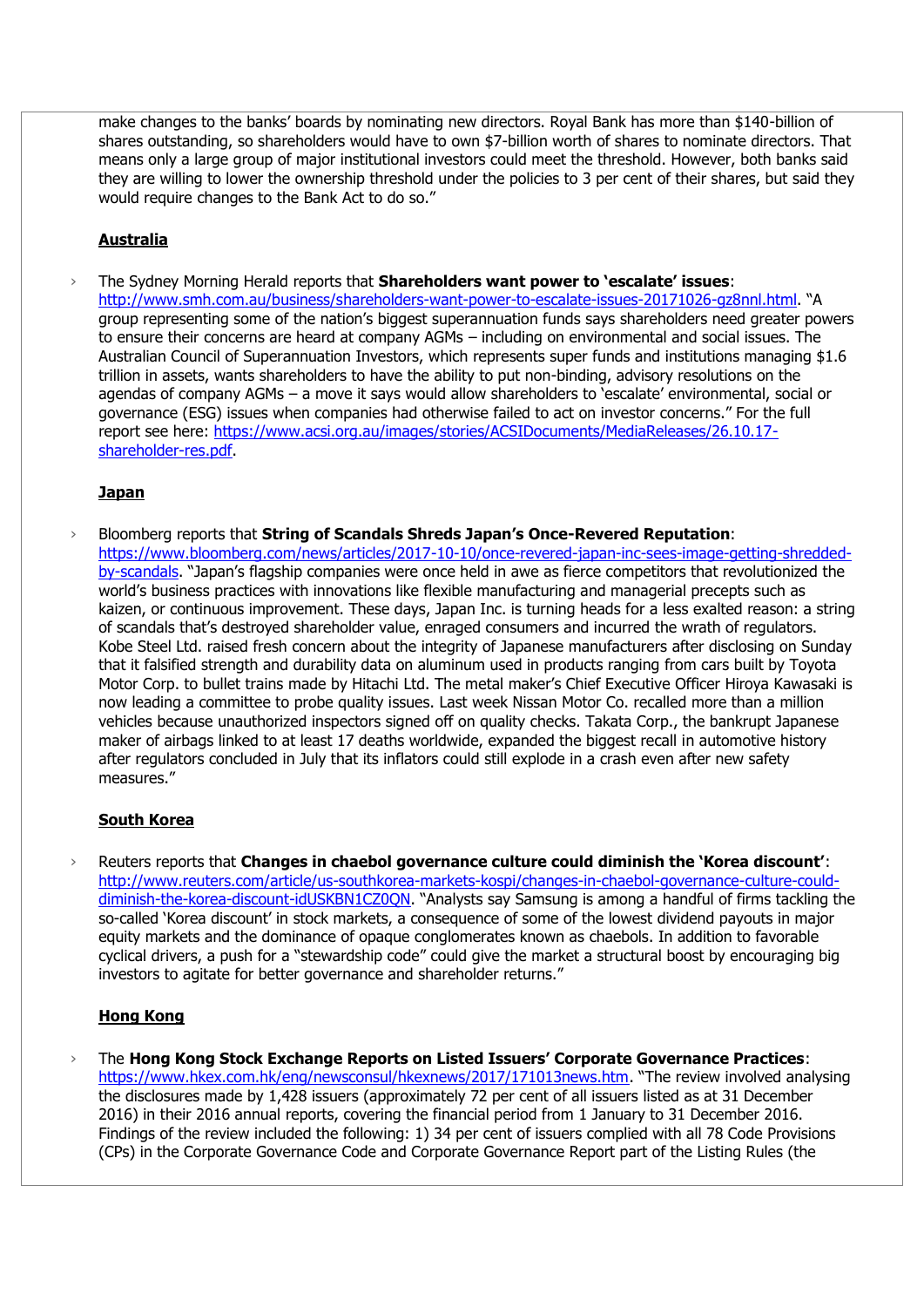Code). 2) 94 per cent complied with 75 or more CPs. 3) 100 per cent complied with 70 or more CPs. 4) Issuers with a larger market capitalisation achieved a higher overall compliance rate than those with a smaller market capitalisation." See here for the full document: [http://www.hkexnews.hk/reports/corpgovpract/Documents/CG\\_Practices\\_201612\\_e.pdf.](http://www.hkexnews.hk/reports/corpgovpract/Documents/CG_Practices_201612_e.pdf)

› The South China Morning Post reports that **Sunac China's chairman ordered back to school for breaching Hong Kong stock exchange rules**: [http://www.scmp.com/business/companies/article/2117161/sunac-chinas-chairman-ordered-back-school](http://www.scmp.com/business/companies/article/2117161/sunac-chinas-chairman-ordered-back-school-breaching-hong-kong)[breaching-hong-kong](http://www.scmp.com/business/companies/article/2117161/sunac-chinas-chairman-ordered-back-school-breaching-hong-kong). "The chairman of property developer Sunac China Holdings, Sun Hongbin, and another director have been ordered back to school for 26 hours by the Hong Kong stock exchange operator after it ruled the two had failed to meet full disclosure rules during a big takeover deal in January 2015."

## **India**

- › Reuters reports that **SEBI panel proposes tougher corporate governance norms**: [https://in.reuters.com/article/india-sebi-corporategovernance/sebi-panel-proposes-tougher-corporate](https://in.reuters.com/article/india-sebi-corporategovernance/sebi-panel-proposes-tougher-corporate-governance-norms-idINKBN1CA1I2)[governance-norms-idINKBN1CA1I2](https://in.reuters.com/article/india-sebi-corporategovernance/sebi-panel-proposes-tougher-corporate-governance-norms-idINKBN1CA1I2). "A panel appointed by India's market regulator proposed a slew of new regulations on Thursday to boost corporate governance, from enhancing the role of independent directors to improving financial disclosures. [...] Its recommendations include mandating that boards have at least six members, half of these independent directors. […] The panel also recommended at least five board meetings each year, up from four now, with at least one set aside to discuss issues such as board evaluation, risk management and succession planning." See here for the full consultation document: [http://www.sebi.gov.in/reports/reports/oct-2017/report-of-the-committee-on-corporate-governance-for](http://www.sebi.gov.in/reports/reports/oct-2017/report-of-the-committee-on-corporate-governance-for-public-comments_36178.html)[public-comments\\_36178.html.](http://www.sebi.gov.in/reports/reports/oct-2017/report-of-the-committee-on-corporate-governance-for-public-comments_36178.html) **The consultation closes on 4 November 2017.**
- › Bloomberg reports that **Institutional Activism Grows At Shareholder Meetings**: [https://www.bloombergquint.com/law-and-policy/2017/09/28/institutional-activism-grows-at-agms.](https://www.bloombergquint.com/law-and-policy/2017/09/28/institutional-activism-grows-at-agms) "Institutions are finding their voice at the annual general meetings of Indian companies, especially on executive pay and director appointments. And shareholder activism is only expected to rise. AGMs are dominated by management-backed ordinary resolutions that can be passed by a simple majority. That's changing as mutual funds have shown increased interest in voting on financial and remuneration proposals, says a report."

# **South Africa**

› The Business Report reports that **Olive branch held out by Implats to shareholders on its remuneration policy**: [https://www.iol.co.za/business-report/companies/olive-branch-held-out-by-implats-to](https://www.iol.co.za/business-report/companies/olive-branch-held-out-by-implats-to-shareholders-on-its-remuneration-policy-11668192)[shareholders-on-its-remuneration-policy-11668192](https://www.iol.co.za/business-report/companies/olive-branch-held-out-by-implats-to-shareholders-on-its-remuneration-policy-11668192). "Impala Platinum (Implats), the world's second biggest platinum producer, held out an olive branch to shareholders following a revolt over its remuneration policy last week. Only 56.4% of shareholders endorsed the remuneration representing 573,707,675 shares during the company's annual general meeting (AGM) held on Thursday. In addition 58.96% of shareholders voted for the endorsement of the company's remuneration implementation report representing 573,709,463 shares. Implats told shareholders in September that it had initiated a review of its remuneration policy."

# **Brazil**

› Reuters reports that **Brazil miner Vale seals share conversion, elects new board members**: [https://uk.reuters.com/article/us-vale-sa-board/brazil-miner-vale-seals-share-conversion-elects-new-board](https://uk.reuters.com/article/us-vale-sa-board/brazil-miner-vale-seals-share-conversion-elects-new-board-members-idUKKBN1CN38F)[members-idUKKBN1CN38F](https://uk.reuters.com/article/us-vale-sa-board/brazil-miner-vale-seals-share-conversion-elects-new-board-members-idUKKBN1CN38F). "The conversion is part of a corporate reorganization designed to give the company dispersed share ownership, where no shareholder controls decision-making at the firm. It also includes measures aimed at limiting the opportunity for government meddling. […] On Wednesday, shareholders also elected Sandra Guerra and Isabella Saboya as new independent board members, according to the company's press office. Guerra and Saboya, two of four competing candidates for the board, were nominated by Aberdeen Asset Management, acting on behalf of investment funds it manages for clients that